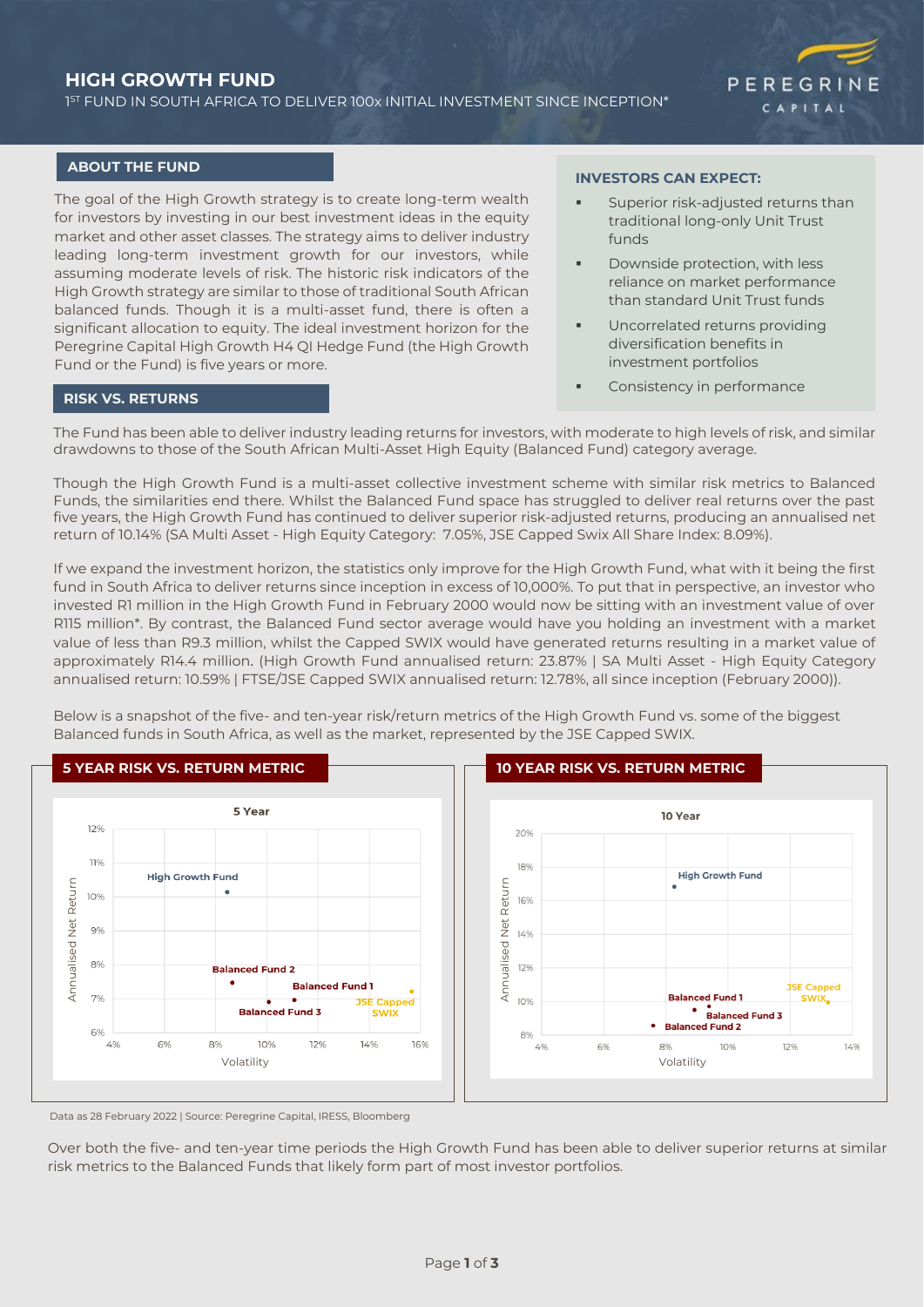

You may ask how the High Growth Fund is able to deliver this level of performance, and whether we will be able to continue to do so. We are confident that we will. The unique attributes of hedge funds allow our investment team the opportunity to protect investors against falling markets, reduce market or sector exposure, and offer another point of return generation. This results in our funds being more likely to experience a reduced level of volatility, better recover from negative volatility, and produce positive returns for investors.

## **EXCEPTIONAL LONG-TERM RETURNS**

As a boutique fund manager managing over R12 billion, the Peregrine Capital Hedge Funds show a solid 23-year track record of producing leading returns with competitive levels of volatility and drawdowns. In addition to our long-standing track record of award-winning performance metrics, there is the added comfort of regulation and stringent mandating of the hedge fund space in South Africa, as with all Collective Investment Schemes (Unit Trusts).

To highlight the consistency of returns, below is a graph comparing the annualised ten-year rolling returns of the High Growth Fund to the FTSE/JSE Capped SWIX:



Data to 31 March 2022 | Source: Peregrine Capital, IRESS, Bloomberg

The downside protection and consistent returns of the High Growth Fund make it more likely that an investor will have a positive outcome in the fund, no matter their investment start date. Some interesting metrics around the topic of the Fund's consistency are as follows:

- 76.69% of all months since inception have been positive (FTSE/JSE Capped SWIX: 59.23%)
- 83.14% of historic rolling one-year periods had an investment return of 10% or more (FTSE/JSE Capped SWIX: 58.43%)
- 93.73% of historic rolling one-year returns have been positive (FTSE/JSE Capped SWIX: 80.39%)
- 94.69% of the five-year rolling returns have achieved annualised returns of more than 10% (FTSE/JSE Capped SWIX: 68.60%)
- There have been no negative five-year rolling return periods (FTSE/JSE Capped SWIX has had negative five-year rolling returns 2.42% of the time)

In prior years the High Growth Fund was only available to high-net-worth individuals and family trusts, as well as institutional clients. With the introduction of additional regulation and daily trading retail funds, you may now access the High Growth Fund either direct, or via most South African investment platforms.

If you are an investor looking for exceptional long-term capital growth, are comfortable to assume a moderate to high level of market risk and have an investment horizon of five years or more, the High Growth Fund may be suitable for you.